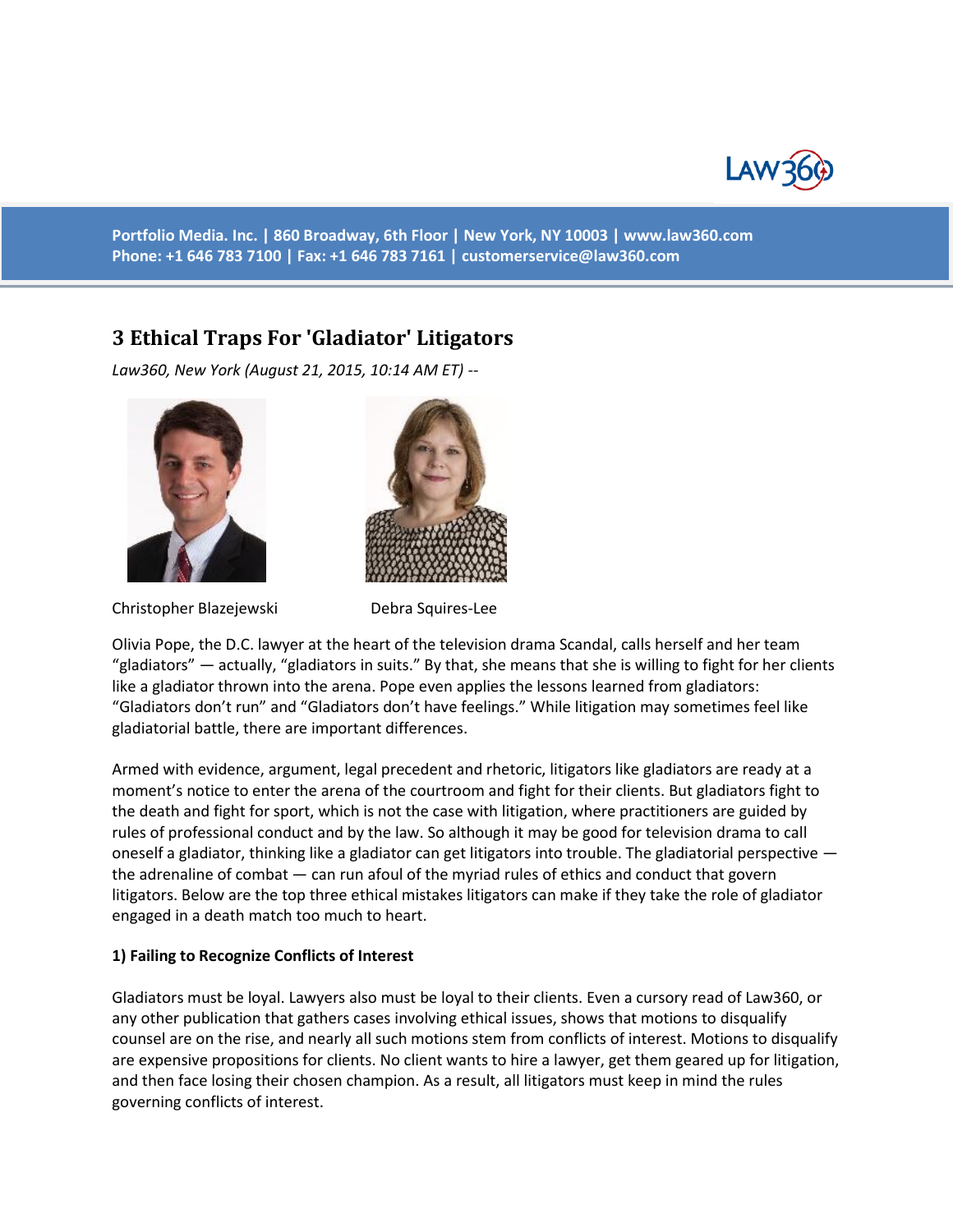Most jurisdictions have adopted some version of the ABA Model Rules of Professional Conduct. Under those rules, lawyers are prohibited from the concurrent representation of clients in direct adversity. The principal policy reason to prohibit a law firm from simultaneously representing two adverse clients, even on unrelated matters, stems from the duty of loyalty. A lawyer must be loyal to his or her client — like a gladiator, he or she cannot serve two masters at once. While no litigator would think he or she could wage legal war on both sides of a case, most conflict problems arise because another lawyer in the firm — maybe even in another office of the firm — represents a client to which the litigator wants to be adverse. Under the rules, it does not matter if the representation of Client A is unrelated to the litigation that the litigator wants to bring against Client A on behalf of Client B. Client A is entitled to expect that none of the gladiators at their chosen law firm will sue it. To proceed, then, the litigator must obtain the consent of both Client A and Client B. What if Client A will not consent, but the litigation is cutting-edge and potentially lucrative for the litigator? Too bad. That arena is closed to that gladiator. And the firm cannot pave the way for the litigator by firing Client A. The so-called "hot potato rule" — in effect in most jurisdictions — prevents the law firm from simply firing Client A to represent Client B.

Lawyers, like gladiators, relish a good contest. But the enthusiasm for the next big, exciting, lucrative piece of litigation cannot overshadow the need to check and recheck for conflicts of interest.

## **2) Overzealous Discovery**

A gladiator's arsenal consists of shield and sword, knife and lance. A litigator's arsenal starts with his/her discovery, investigatory and subpoena powers. While a gladiator can thrust and strike at will, lawyers must take care when using their weapons to insure they comply with two crucial ethical rules truthfulness to third parties, and not using illegal or unfair tactics to obtain evidence. For example, litigators often want to interview nonparty witnesses and almost always want to interview former employees of a represented company, particularly in employment discrimination or similar cases.

Although many jurisdictions permit lawyers to talk to those potentially disgruntled ex-employees, whom the lawyer certainly hopes has an axe to grind and useful evidence to share, lawyers must be "assiduous in meeting [their] ethical and professional standards." The lawyer cannot mislead the employee about the purpose of the interview, or who the lawyer represents. Thus, it would be unethical to pretend to be interviewing a former employee for a job, when the lawyer was actually interviewing the employee to get evidence to use in the lawsuit against the employee's former company. The lawyer also must avoid asking questions to get information that is forbidden — for example attorney-client privileged information, or confidential information such as trade secrets. Though gathering information can be crucial to a litigator, it must be done fairly and truthfully.

## **3) Lack of Candor to the Tribunal**

Once in the arena, according to National Geographic, "although their final outcomes may have been brutal, ancient Roman gladiators fought like gentlemen ... Forensic analysis of remains from a gladiator cemetery in Turkey indicates that gladiators followed a strict set of rules, never letting the fight descend into the type of mutilation common on battlefields of the day."[i] Litigators similarly must follow a strict set of rules in the arena of the courtroom, such as rising to object to a question or piece of evidence, or asking permission to approach a witness, to name just two of many. One strict rule — candor to the tribunal — is actually at the heart of fair litigation. It is a litigator's foundational ethical rule.

Most jurisdictions have a version of Rule 3.3 of the Model Rules of Professional Conduct. It provides that a lawyer may not knowingly: "(1) make a false statement of fact or law to a tribunal or fail to correct a